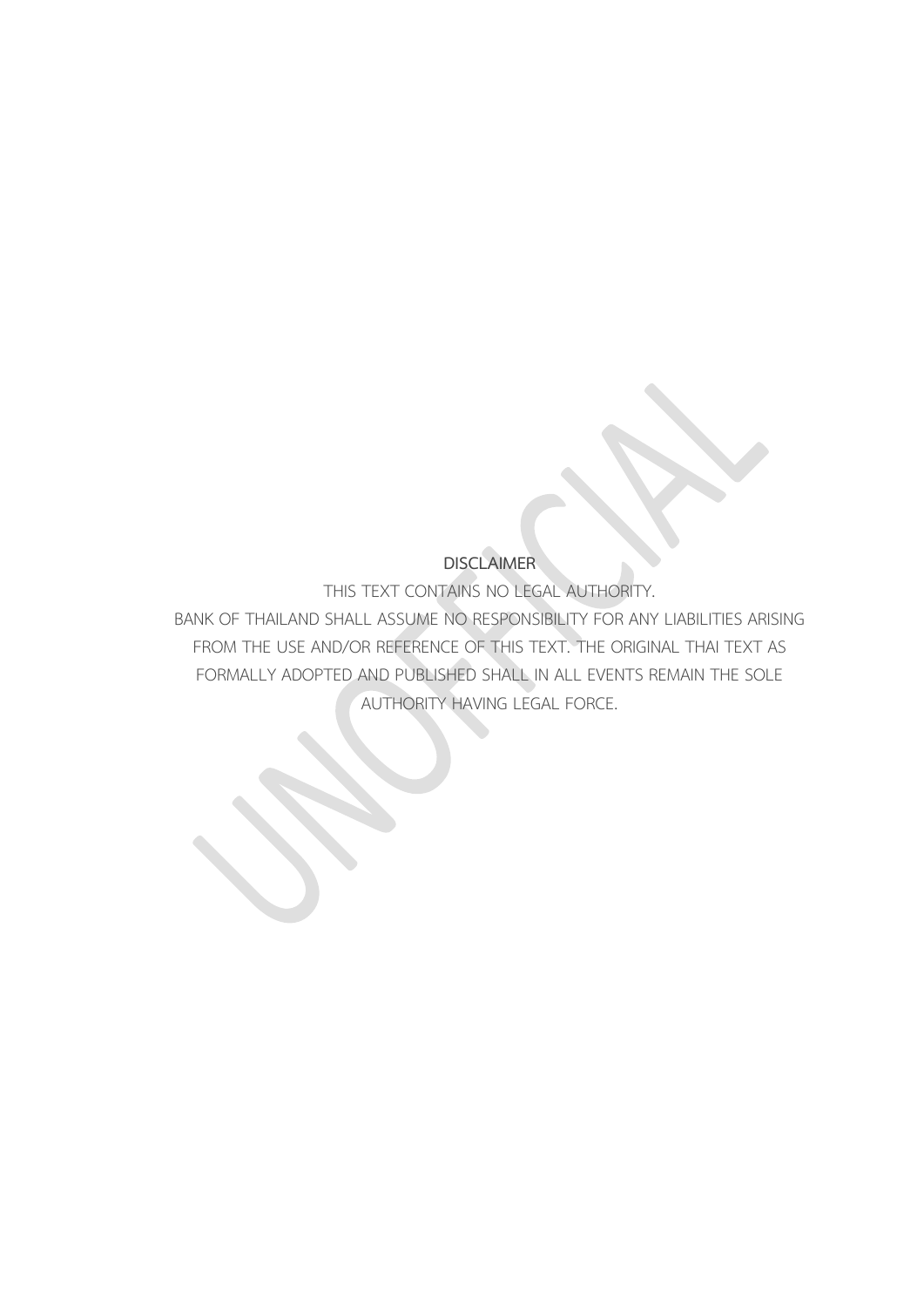**Unofficial Translation Royal Decree Regulating on Electronic Payment Services B.E. 2551 (2008) BHUMIBOL ADULYADEJ, REX. Given on the 17th Day of August B.E. 2551. Being the 63rd Year of the Present Reign.**

His Majesty King Bhumibol Adulyadej is graciously pleased to proclaim that:

Whereas it is expedient to regulate electronic payment service;

By virtue of the provision of section 187 of the Constitution of the Kingdom of Thailand, in conjunction with section 32 paragraph one, section 33 paragraph two and section 34 paragraph two of the Electronic Transactions Act B.E. 2544 (2001), containing certain provisions relating to the restriction of rights and liberties of the people, in respect of which section 29 in conjunction with section 43 of the Constitution of the Kingdom of Thailand so permit by virtue of the provisions of law, be it, therefore, enacted by His Majesty the King, the Royal Decree as follows:

**Section 1** This Royal Decree shall be called the "Royal Decree Regulating on Electronic Payment Services Business B.E. 2551 (2008)".

**Section 2** This Royal Decree shall come into force after one hundred and twenty days from the date of its publication in the Government Gazette.<sup>1</sup>

**Section 3.** In this Royal Decree:

1

"electronic payment" means the transfer of the right to hold money or the transfer of the right to withdraw or debit from the user accounts deposited with the service provider by electronic means in whole or in part;

"electronic card" means an electronic card in accordance with the Penal Code;

"credit card" means an electronic card issued by service provider to its user for the payment of goods, services or other payments in lieu of cash, or for

<sup>&</sup>lt;sup>1</sup> Published in the Government Gazette Vol. 125, Part 99a, p. 1, dated 16th September 2008.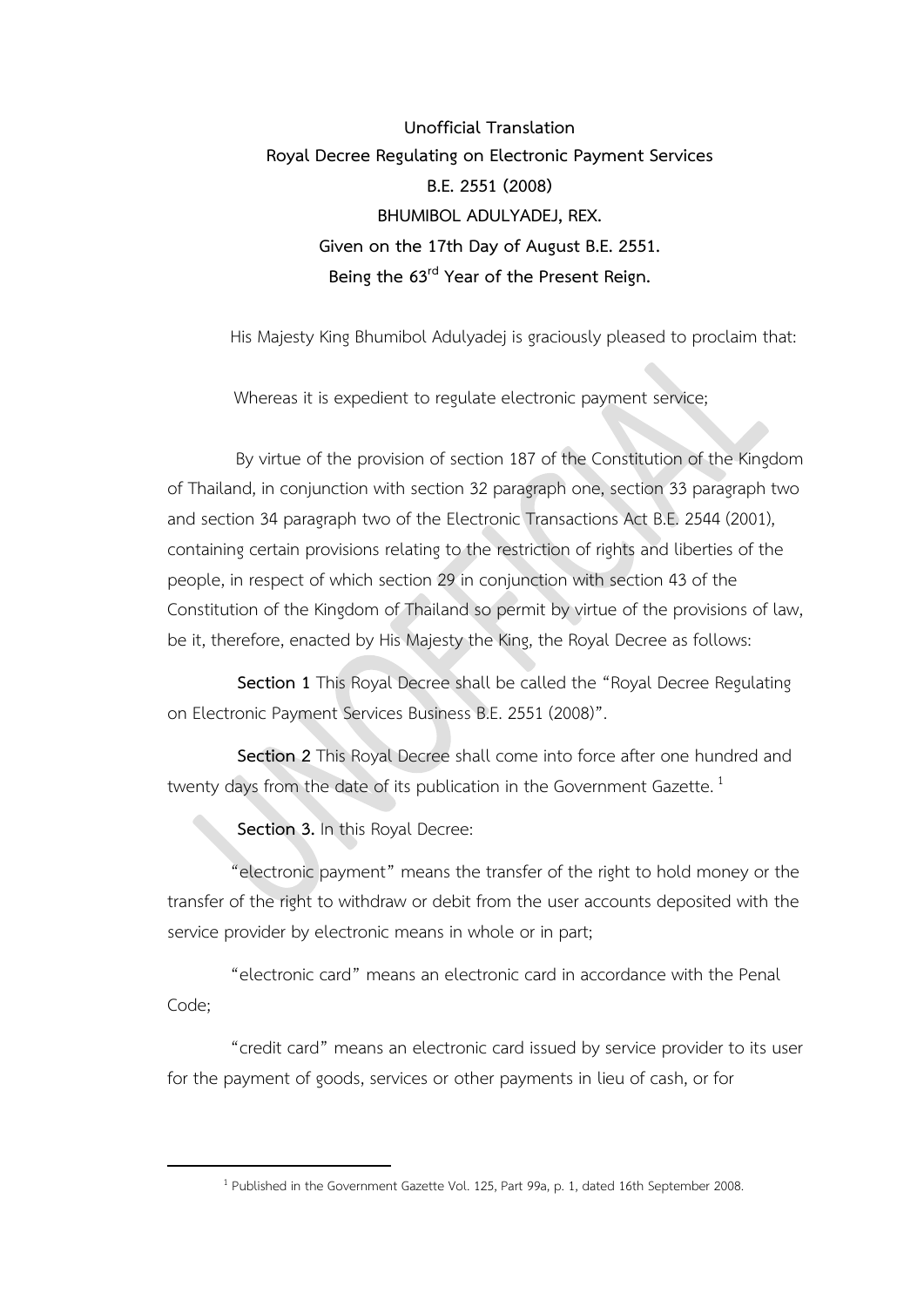withdrawing, debiting, transferring or other transactions related to money and the service provider will subsequently demand such user to repay such payment;

"debit card" means an electronic card issued by the service provider to its user for the payment of goods, services or other payment in lieu of cash, or for withdrawing, debiting, transferring, or other transactions related to money in accordance with the value of money that user has deposited with the service provider;

"electronic money" means an electronic card issued by the service provider for its user, whether it is specified the name or not. The user shall pay money in advance to the service provider in order to use such electronic money for the payment of goods, services or other payments in lieu of cash and the value or amount of the prepaid money has been recorded;

"EDC" (Electronic Data Capture : EDC) means devices or tools used for the transmission of electronic payment data from credit card, debit card, electronic money or any other electronic card to the service provider who issues such cards;

"EDC network" means the network for the transmission of EDC data, having data transmission center or linkages among network users;

"credit card network" means the networks providing the service on transmission of electronic payments data from the credit card for the user who is a cardholder to the service provider who is the card issuer in order to approve each credit card transaction or the transmission of money collection data generated from an electronic payment, including balance reconciliation;

"transaction switching" means the service of being a data center or linkage for the transmission of electronic payment data to the service provider as agreed;

"bill payment" means the service of collecting payments by electronic means on behalf of the creditor;

"clearing" means the service of transmission, examination and verification of data generated from payment instructions for the calculation of balance representing status of creditor or debtor of the user in order to use for settlement the balance between the creditor and the debtor, including arrangements to complete the settlement process;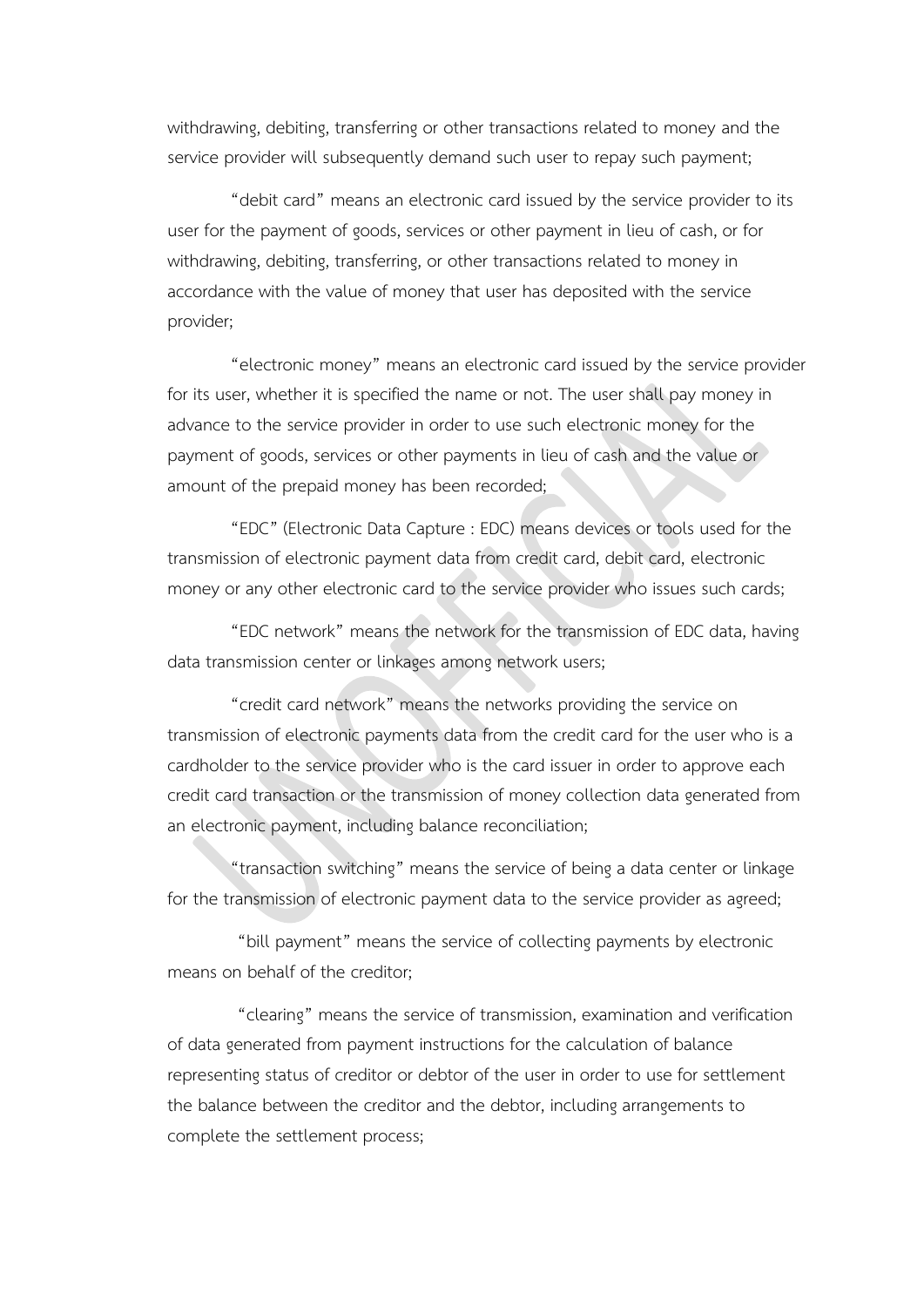"settlement" means the payment system service agreed in advance between the user and the service provider in order to allow the service provider to reconcile the creditor or the debtor status of the user, whereby the service provider will debit money from the deposit account of the user who is in the status of debtor, or receive performance by other means as agreed and adjust such deposit account of the user as a creditor or pay to the creditor by other means for the extinction of the obligation;

"service provider" means the business operator providing electronic payment service as prescribed in the List annexed to the Royal Decree hereto;

"BOT" means the Bank of Thailand by virtue of the Bank of Thailand Law;

"Governor" means the Governor of the Bank of Thailand;

"Commission" means the Electronic Transactions Commission; and

"competent official" means the Governor of the Bank of Thailand, or a person appointed by the Governor of the Bank of Thailand, to execute the duties set forth in this Royal Decree;

**Section 4** The BOT shall be responsible for regulating and overseeing the electronic payment services business under this Royal Decree.

**Section 5** This Royal Decree shall not apply to the electronic payment services provided by the BOT.

**Section 6** The Prime Minister shall be in charge and control of the execution of this Royal Decree.

#### **CHAPTER I**

**Undertaking of Electronic Payment Services Business**

**\_\_\_\_\_\_\_\_\_\_\_\_\_\_\_\_\_\_**

**Section 7** Any electronic payment service business for which the service provider is required to notify, register, or obtain a license shall be as listed in the List annexed to the Royal Decree hereto.

Rules, procedures, and forms regarding the notice, registration or licensing process shall be in accordance with those prescribed **in the notification of** the Commission.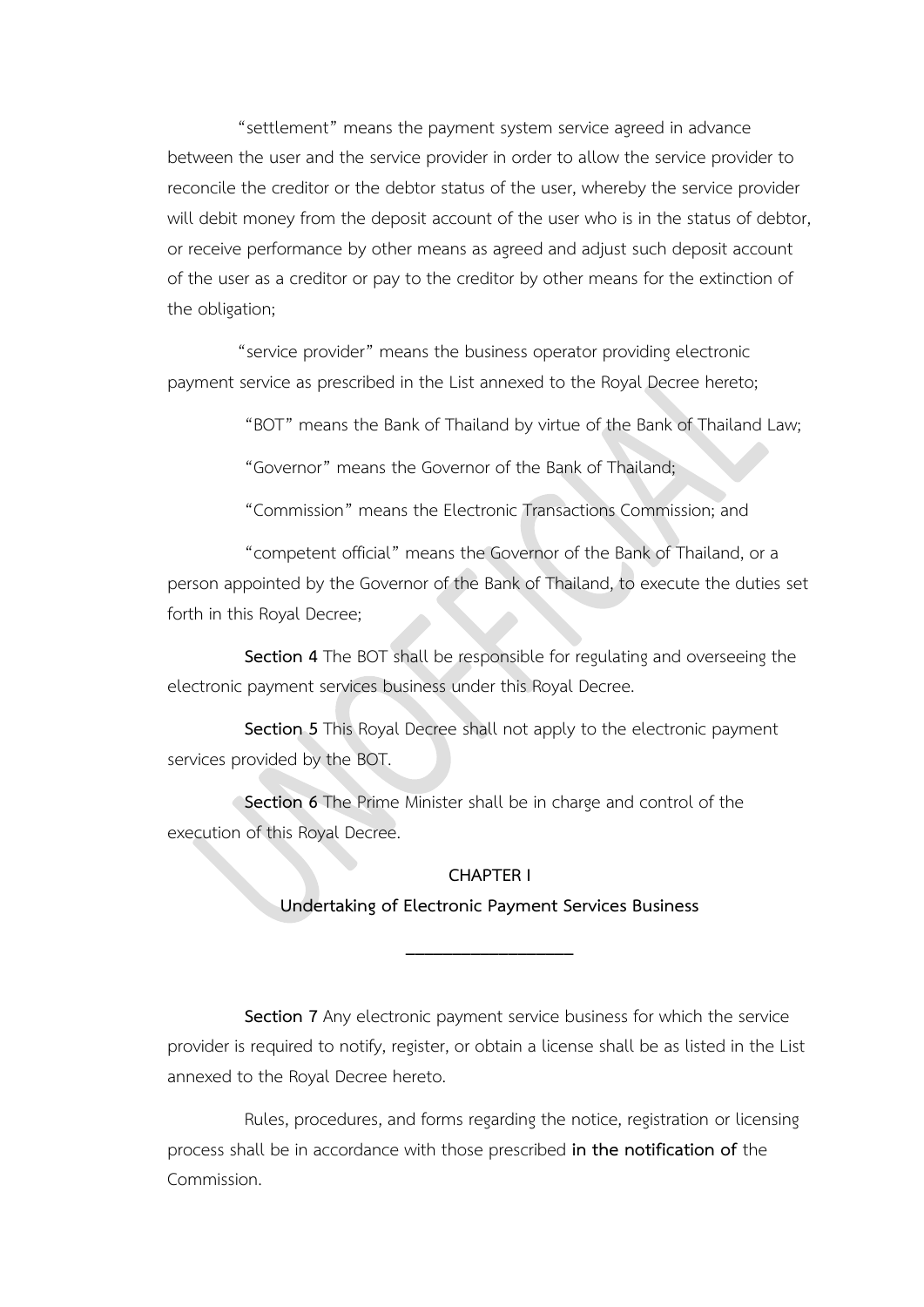**Section 8** An applicant who would like to be the service provider under List A may be a natural person or a juristic person under section 9 (2).

An applicant who would like to be the service provider under List B or C shall be a juristic person under section 9 (2)

**Section 9** Each applicant shall have the qualifications and not have prohibited characteristics, as follows:

(1) natural person:

(a) at least twenty years of age;

(b) being domiciled in Thailand, or a Thai resident;

(c) not in the course of receivership, not being a bankrupt or having been discharged from bankruptcy within two years from the date of the court issued an order of annul or discharge the bankruptcy;

(d) not being a person of unsound mind or having been adjusted as an incompetent or quasi-incompetent person;

(e) not having been imprisoned by a final court judgment for any offence relating to forgery, theft, snatching, extortion, blackmail, robbery, gangrobbery, defraud, cheating against the creditor, embezzlement, receiving stolen property, or any computer crime under the computer crimes law;

(f) not having been prohibited from carrying out electronic payment services and not having been discharged from such prohibition with the five years period to the date of the notice not having elapsed;

(g) not being a director, or a person with managerial power of a juristic person which has been prohibited from carrying out the electronic payment services or for which the license was revoked and the five years period to the date of the application for the notice, the date of the application for registration, or the date of application for a license, as the case may be, not having elapsed.

(2) juristic person:

(a) shall be a juristic person incorporated as a registered partnership, limited partnership, limited company, or public limited company with the objective of carrying out electronic payment services as set forth in the List annexed to the Royal Decree hereto; the Commission may determine the registered capital. For List C applicant shall not be a juristic person incorporated as a registered partnership or a limited partnership;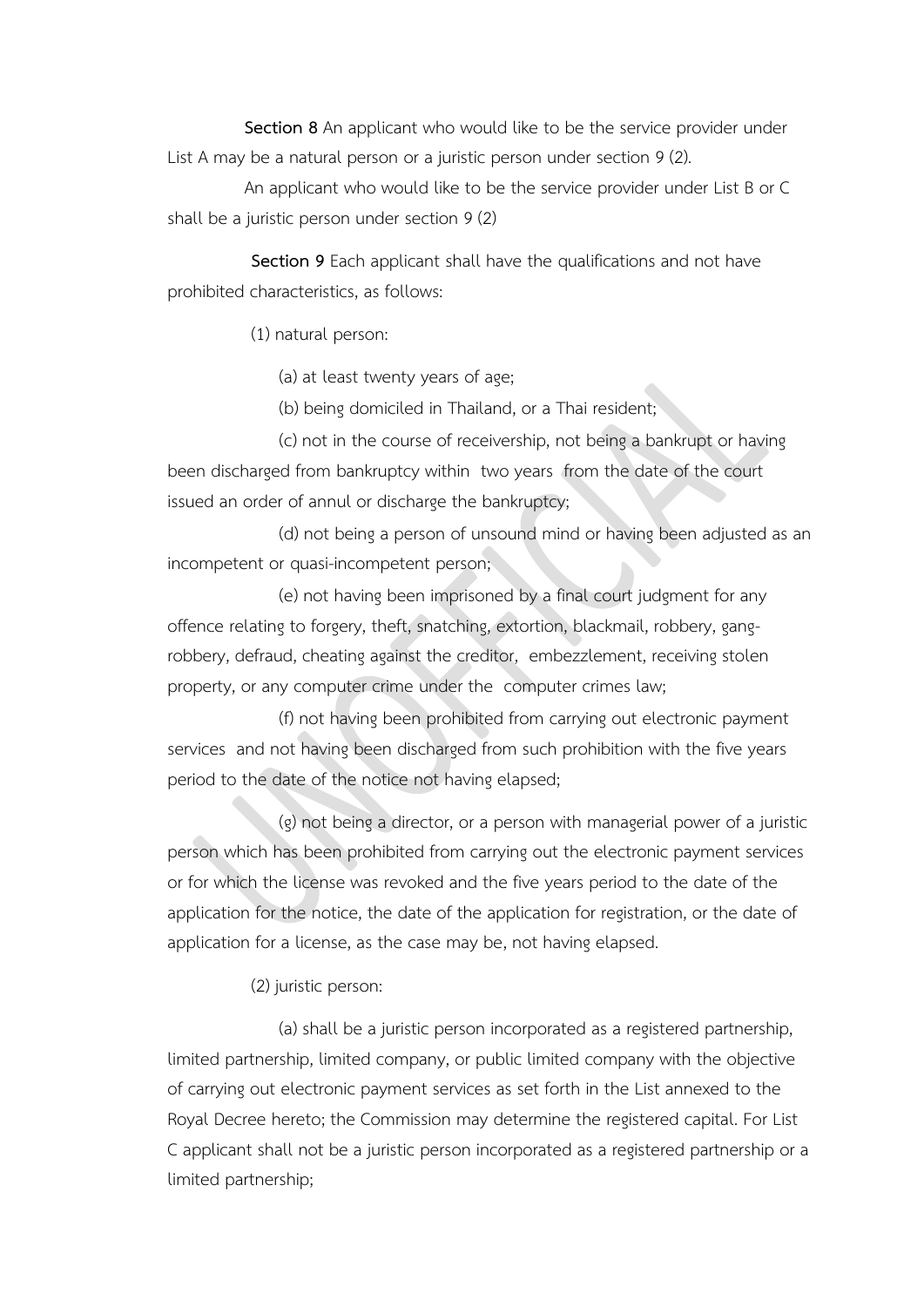(b) its director or person with managerial power shall have the qualifications and not have prohibited characteristics as stated in (1);

(c) of which the license has not been suspended at such time; and

(d) not having been prohibited from manage a business in electronic payment services or of which a license has been revoked, and the five years period to the date of the application for the notice, the date of application for registration, or the date of application for a license, as the case may be, not having elapsed.

The Commission may prescribe in its notification additional qualifications or prohibited characteristics of each services provider of electronic payment services as prescribed in the List annexed to this Royal Decree as appropriate.

**Section 10** An applicant who would like to be the service provider shall file a form of notice, application for registration or application for license, as the case may be, together with the document as follows:

(1) For a List A service provider:

(a) a business contingency plan, or backup system ensuring an uninterrupted service; and

(b) policy and measure on the information technology security which meets at least the standards prescribed by the BOT;

(2) For Lists B and C service providers:

(a) documents under (1) above;

(b) a policy and a business plan on an electronic payment services;

(c) an operation plan for undertaking an electronic payment service

business;

(d) a risk management system;

(e) an internal control system; and

(f) a report of a feasibility and risk assessment study on the provision of services and a business continuity plan in case of any failure occurred

For the purpose of regulating services provided by service providers under each list, the BOT may require any addition documents from which prescribed in paragraph one.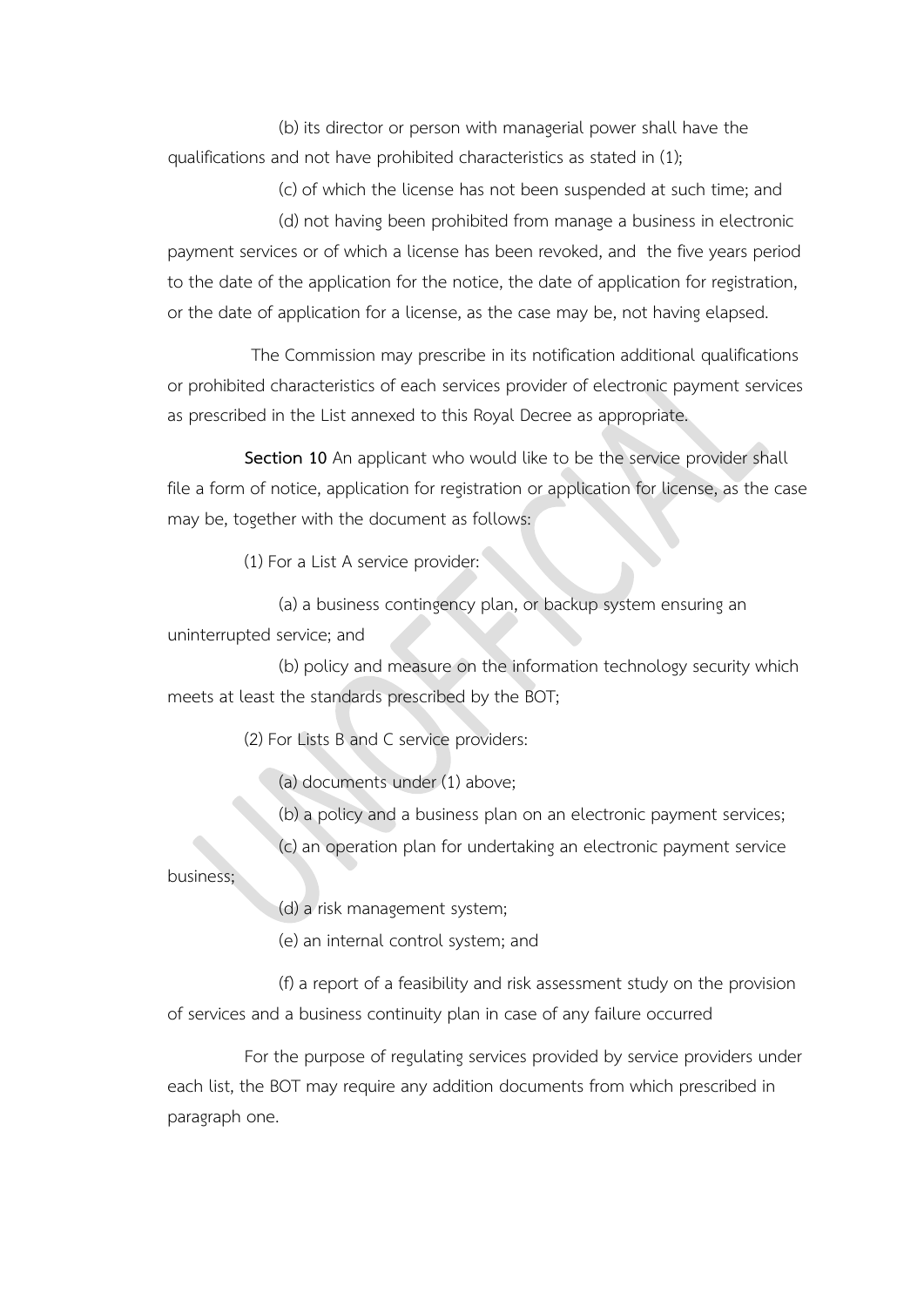**Section 11** An applicant who would like to be a service provider under List A or B shall file a form of notice or an application for registration, as the case may be, together with the documents under section 10 to the Governor or a competent official appointed by the Governor. If it appears that the applicant has filed all required documents and complied with the rules and procedures prescribed in the notification of the Commission under section 7 paragraph two, an acknowledgement of the notice or a certificate of registration shall be issued, as the case may be.

If it is subsequently found that any List A or B service provider has submitted incorrect or incomplete documents or evidence, or to observe the rules and procedures prescribed in the notification of the Commission, or does not comply with qualifications or has any disqualifications, the Governor or a competent official appointed by the Governor shall order such service provider, as the case may be, to correct such failure within seven days from the date of the order.

In the case of such service provider fails to comply with the order, or to correct such failure within the time specified in paragraph two, the Governor or a competent official appointed by the Governor shall report such failure to the Commission for further action as set forth in section 33 paragraph four of the Electronic Transactions Act B.E. 2544 (2001). The Commission shall have the power to order the service provider to take any corrective action as appropriate.

If it is later detected that any List A or B service provider does not comply with any qualification, or has any disqualification to which no resolution can be made, the Commission shall issue an order prohibiting such service provider from carrying out the service notified or registered, and to revoke the acknowledgement of notice or the certificate of registration of such service provider, as the case may be.

**Section 12** If a List C applicant has filed an application for a license together with the documents under section 10 (2), the Governor or a competent official appointed by the Governor shall examine the documents under section 10 to ensure they are correct and complete, and proceed with the rules and procedures prescribed in the notification of the Commission under section 7 paragraph two. If it is found that any document or evidence is incorrect or incomplete, or the service provider has not properly complied with the rules and procedures prescribed by the Commission, the Governor or a competent official appointed by the Governor shall notify to the applicant to resolve such incompliance prior to report the Commission for a consideration for a license.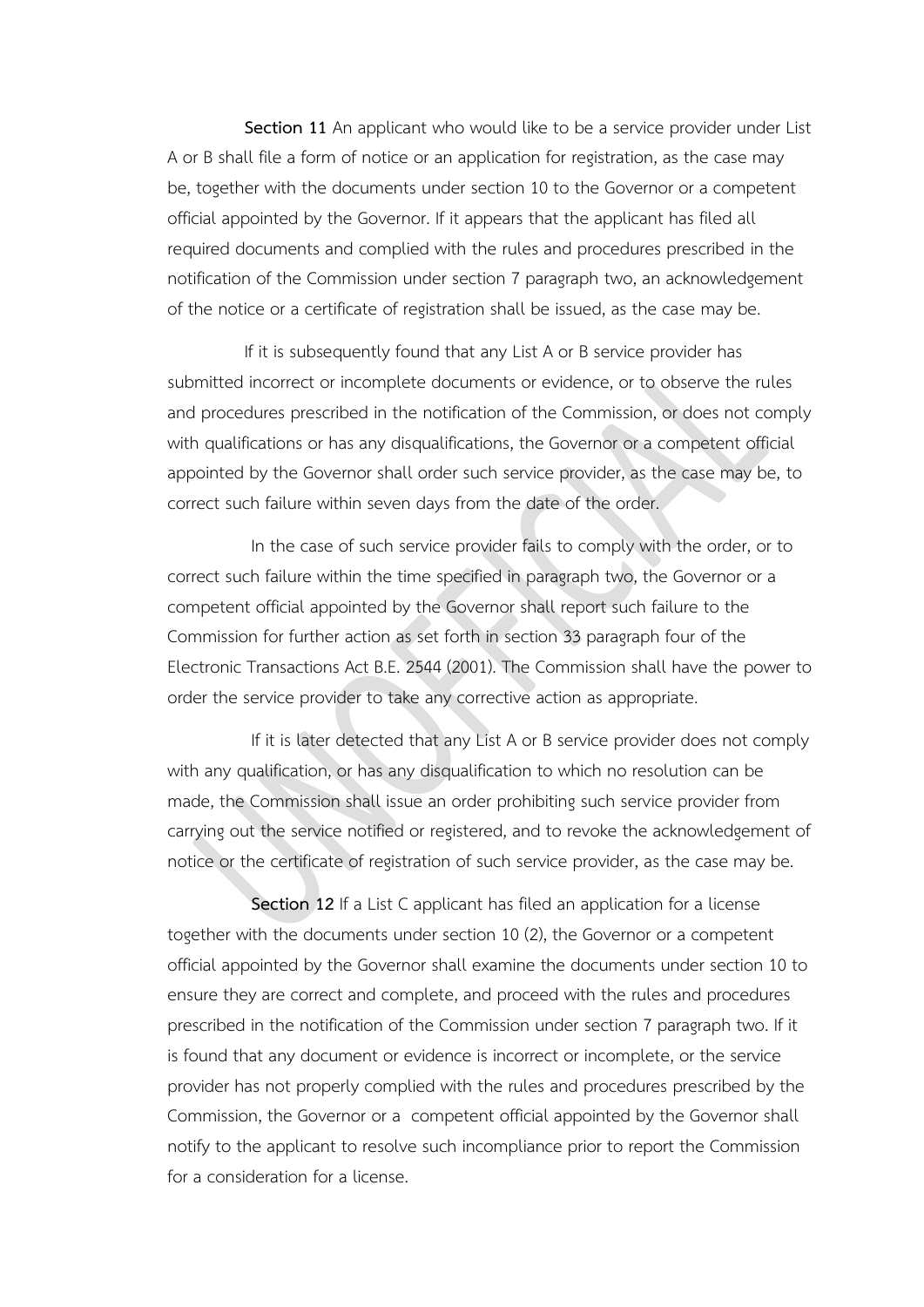If it appears that a List C applicant has filed correct and complete documents and complied with the rules and procedures prescribed by the Commission under section 7 paragraph two, or has resolved such failures as ordered by the Governor or a competent official appointed by the Governor under paragraph 1, the Governor or a competent official appointed by the Governor shall propose the matter to the Commission for their consideration for a license.

**Section 13** For the purpose of regulating and overseeing services provided by each service provider, the Commission may prescribe any instructions for providing services of List A or B service providers, or may stipulate conditions for the provision of the licensed of service obtained by a List C service provider.

The instructions and conditions under paragraph one shall not place any material obstacle to the service provider.

**Section 14** A license granted to service provider under the List C shall be valid for ten years.

A List C service provider may file an application for license renewal within ninety days, but not less than sixty days prior to the expiration date of the license. Such application for renewal shall be filed to the Governor or a competent official appointed by the Governor together with the documents validating of the existing license.

The Commission shall approve or reject an application for renewal within thirty days from the receipt of the application under paragraph two. Notice of such approval or rejection shall be made in writing to the applicant submitting the renewal application.

In the event that the Commission rejects the application for the renewal of a license under paragraph two and the existing license remains valid, the service provider shall continue to provide the services under the existing license until the expiry thereof. In such case, the Commission may instruct the service provider to undertake any action for the purpose of protecting the benefit of users.

The rules, procedures and application forms for the renewal of a license shall be prescribed in the notification of the Commission.

**Section 15** In the case that an acknowledgement of notice, registration certificate, or license is lost, destroyed or materially damaged, the applicant shall file an application for replacement to the Governor or a competent official appointed by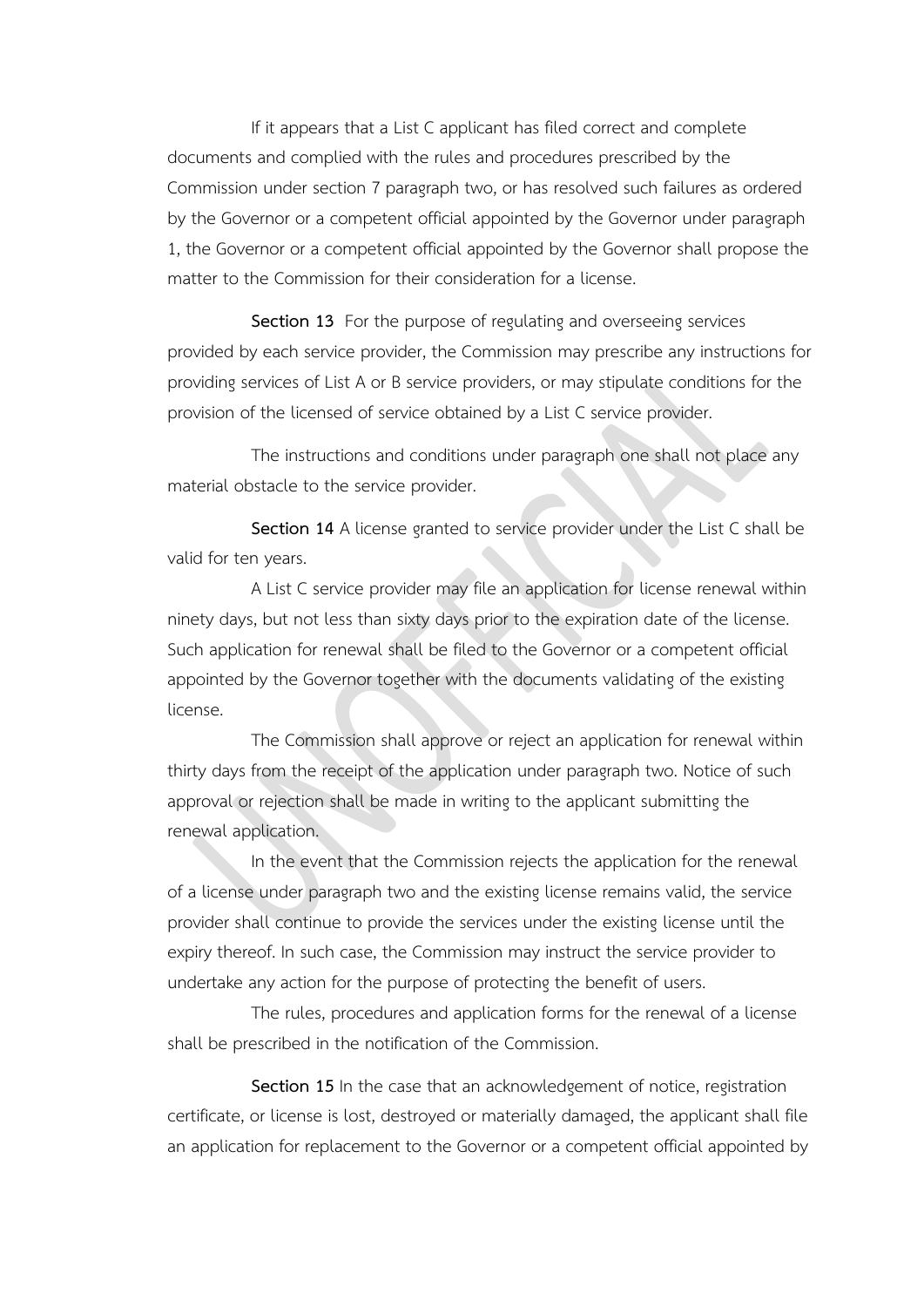the Governor, in accordance with the rules, procedures, and form prescribed in the notification of the Commission.

#### **The Regulating of Electronic Payment Services**

**Section 16** The Commission shall have the power to promulgate and prescribe the rules, procedures, and conditions for electronic payment services as necessary and requisite for the electronic payment services in each List. The rules, procedures and conditions may include the following matters:

(1) custody and disclosure of the personal information of the customers;

(2) examination and maintenance the security for the reliability and availability of the systems;

(3) the execute of the plan, policy, measure and any systems submitted by the service provider under section 10, as the case may be;

(4) clarify the service fees:

(5) the acknowledgement of a complaint in the case of a grievance or users dispute and the process, as well as time frame, for its resolution;

(6) preparation of accounts and operating reports;

(7) submission of financial statements and operation report to the BOT;

and

(8) other matters as appropriate in order to regulate the services in each type.

**Section 17** For the purpose of regulating and overseeing business enterprise of the service providers under each type of service, the BOT may prescribe further rules, procedures, and conditions as necessary for the service to ensure the neatness, as follow:

(1) the issuance of payment receipt;

(2) collection of money to be delivered;

(3) prescribing the finality of money transferred to be unconditionally and immediately available for the recipient;

(4) process for maintaining the financial status of the service provider; or

(5) the arrangement for an independent information technology security auditor.

Independent information technology security auditor under (5) above shall be included in the list prescribed by the Commission.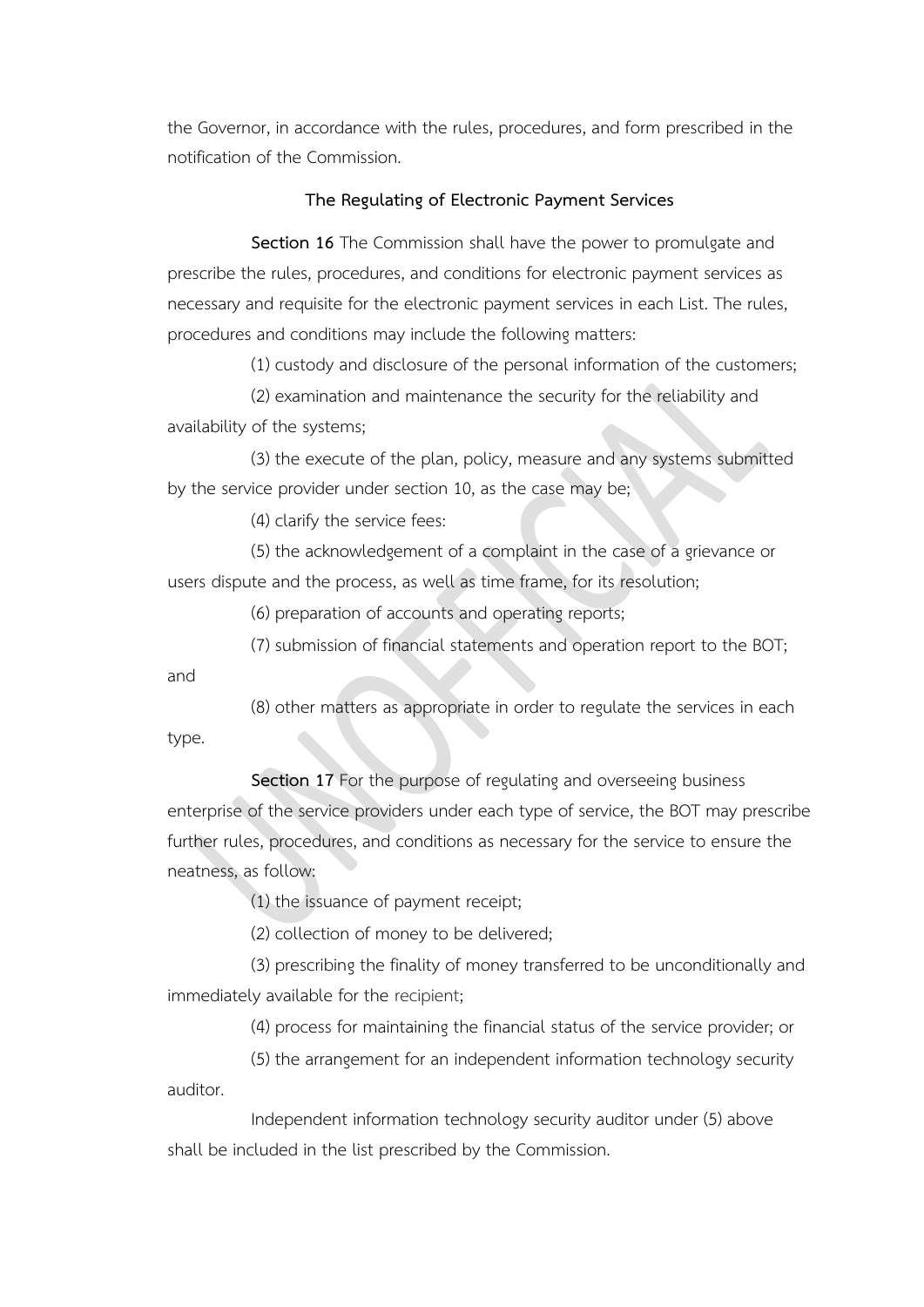**Section 18** The service provider under Lists B and C must :

(1) in the case of any problems or failure to provide an electronic payment service, must notify such incident to the BOT, without delay;

(2) prepare the data and the information of the service under this Royal Decree to be available for examination by a competent official; and also provide facilities to a competent official for such examination of a practice under this Royal Decree; or

(3) in the case of changing director, or a person having management power of the service provider which is a juristic person, notify to the BOT; such replacement shall have the requisite qualifications and have no disqualifications under section 9 (2) (b) on the date of notice of such change.

**Section 19** If any service provider wishes to cease its service, such service provider shall give at least sixty days of notice to the BOT. The acknowledgement of notice, certificate of registration or license, as the case may be, shall be returned within fifteen days of the date of cessation. If the person wishing to cease the service is a service provider under List B or C, the BOT shall announce such matter to the public.

The BOT shall have the power to instruct the service provider wishing to cease its business under the foregoing paragraph to undertake any action to protect the benefits of its users prior to the cessation.

In the case of the BOT have proceed the action under paragraph one, the BOT shall report the matter to the Commission without delay.

Section 20 For the purpose of compliance with this Royal Decree, in regulating and overseeing electronic payment services, a competent official shall have the power to instruct service providers to provide any information or documents.

**Section 21** If any service provider fails to comply with the rules set forth in the Notifications of the BOT, the Notification of the Commission or this Royal Decree, the BOT shall have the power to order such service provider to resolve the breach, or to comply therewith within the time so prescribed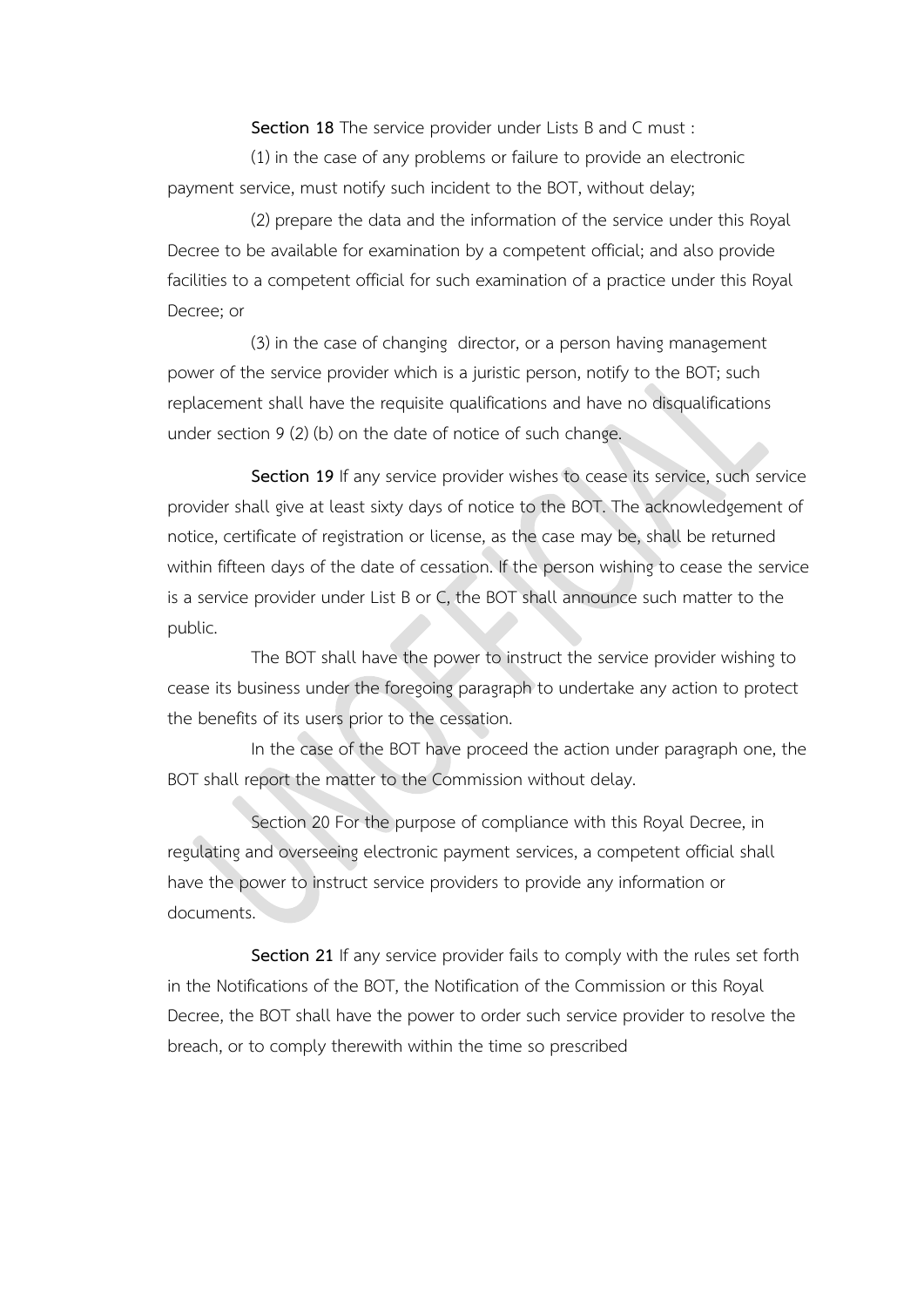# **CHAPTER III Prohibition, Suspension of Use and Revocation of License**

**\_\_\_\_\_\_\_\_\_\_\_\_\_\_\_\_\_\_**

**Section 22** In the case that any service provider under List A or B violates, or fails to comply with the Notifications of the BOT, Notifications of the Commission or provision under this Royal Decree, the Governor, or a competent official appointed by the Governor, shall forthwith report to the Commission for undertaking any measures provided in section 33 paragraphs four, five, and six of the Electronic Transactions Act B.E. 2544 (2001) without delay.

**Section 23** If any service provider under List C fails to comply with the rules set forth in the Notifications of the BOT, the Notifications of the Commission, or this Royal Decree and thereby it is reasonably believed that such failure may impact the whole payment system, or if any such service provider fails to comply with the order of the BOT in remedying a breach pursuant to section 21. The Commission shall undertake any measure provided under section 34 paragraph four of the Electronic Transactions Act B.E. 2544 (2001). The Commission may suspend the license until such service provider resolves such failure within the period prescribed by the Commission.

**Section 24** The Commission shall have the power to revoke the license of a service provider under List C if it appears that the service provider:

(1) undertake any action prescribed in section 34 paragraph five of the Electronic Transactions Act B.E.2544 (2001); or

(2) does not comply with qualification, or has any disqualification, under sections 8 and 9; or

(3) fails to comply with the rules set forth in the Notifications of the BOT, the Notifications of the Commission, or provisions under this Royal Decree; or repeatedly breach any provisions under section 21 and thereby it is reasonably believed that such failure may have material impact on the whole payment system.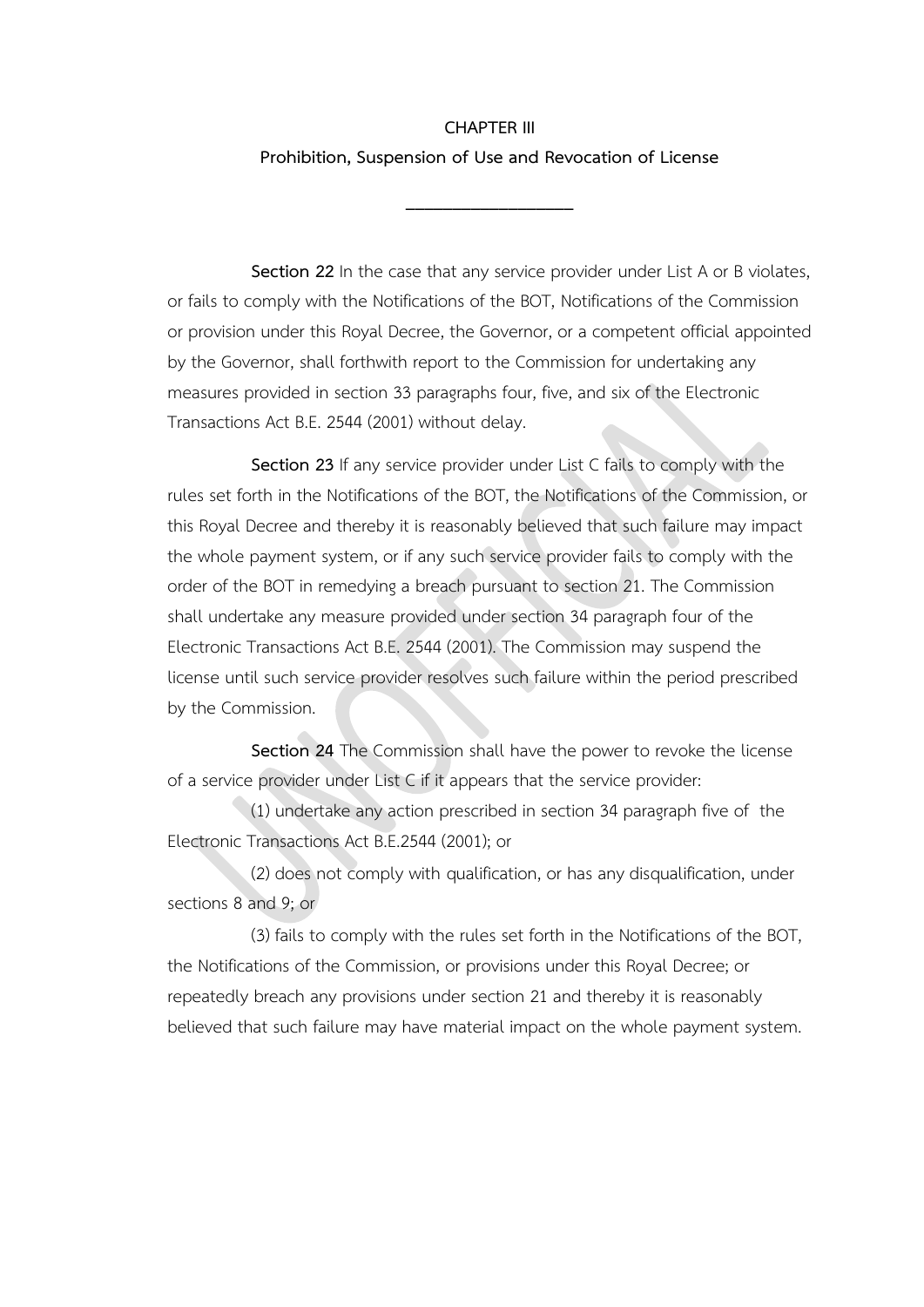#### **Transitional Provision**

**\_\_\_\_\_\_\_\_\_\_\_\_\_\_\_\_\_\_**

**Section 25** Operators providing electronic payments by means of this Royal Decree, on the date this Royal Decree becomes effective, shall continue their business for one hundred twenty (120) days from such date.

If any service provider under the foregoing paragraph intends to continue providing their electronic payment service after the expiry of the time limit prescribed in the foregoing paragraph, such service provider is required to notify, apply for the registration or obtain a license, as the case may be, within ninety (90) days, but not less than sixty (60) days, prior to the expiry of the time limit prescribed in the foregoing paragraph.

Countersigned by Samak Soonthoravej Prime Minister